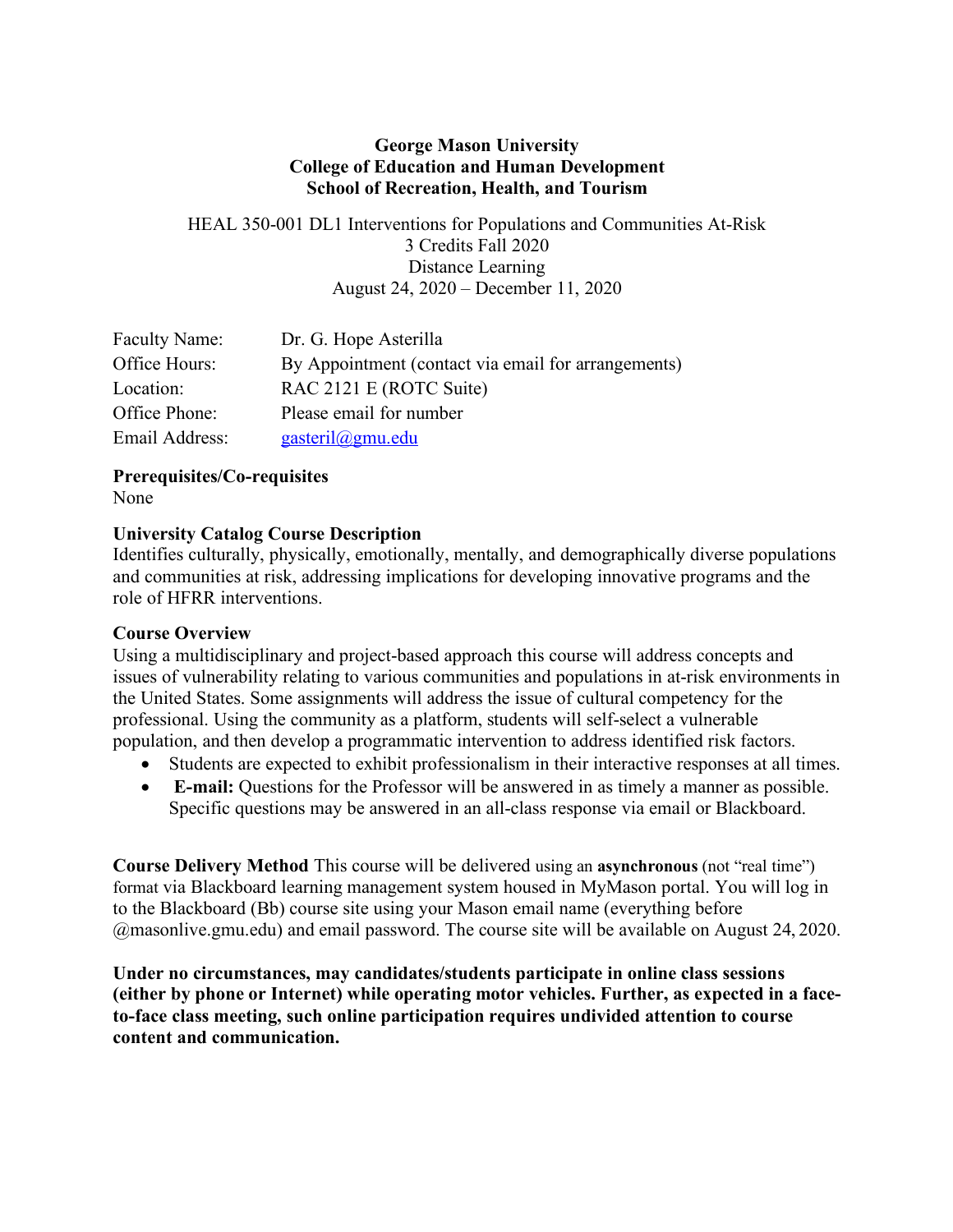# *Technical Requirements*

To participate in this course, students will need to satisfy the following technical requirements: High-speed Internet access with standard up-to-date browsers. For a list of Blackboard's supported browsers see:

https://help.blackboard.com/Learn/Student/Getting\_Started/Browser\_Support#supported-browsers

- Students must maintain consistent and reliable access to their GMU email and Blackboard, as these are the official methods of communication for this course.
- Students may be asked to create logins and passwords on supplemental websites and/or to download trial software to their computer or tablet as part of course requirements.
- Students may be asked to create logins and passwords on supplemental websites and/or to download trial software to their computer or tablet as part of course requirements.
- The following software plug-ins for PCs and Macs, respectively, are available for free download: [Add or delete options, as desire.]
	- o Adobe Acrobat Reader: https://get.adobe.com/reader/
	- o Windows Media Player: https://support.microsoft.com/en-us/help/14209/get-windows-media-player
	- o Apple Quick Time Player: www.apple.com/quicktime/download/

# **Expectations**

- **Course Week:** Because asynchronous courses do not have a "fixed" meeting day, our week will start on Monday, and finish on Saturday. Modules and assignments will become available Monday morning by 9:00 a.m. EST. Students are expected to complete and electronically submit all assignments prior to 11:59 p.m. EST on the due date of the assignment as indicated on the course calendar.
- **Log-in Frequency**: Students must actively check the course Blackboard site and their GMU email for communications from the instructor at a minimum of 3 times per week.
- **Participation:** Students are expected to actively engage in all course activities throughout the semester, inclusive of reviewing all course materials, completing activities and assignments and participating in discussions and group forums.
- **Technical Competence:** Students are expected to demonstrate competence in the use of all course technology. Students who are struggling with technical components of the course are expected to seek assistance from the College or University technical services.
- **Technical Issues**: Students should anticipate some technical difficulties during the semester and should, therefore, budget their time accordingly. **Late work will not be accepted based on individual technical issues.** Technical help for students is available from the University technical services.
- **Workload:** Please be aware that this course **is not self-paced**. Students are expected to meet *specific deadlines* and *due dates* as listed in this syllabus and posted on Blackboard. It is the student's responsibility to keep track of the weekly course schedule of topics, readings, activities and assignments due.
- **Instructor Support**: Students may schedule a one-on-one session to discuss course requirements, content or other course-related issues. Students should email the instructor using their GMU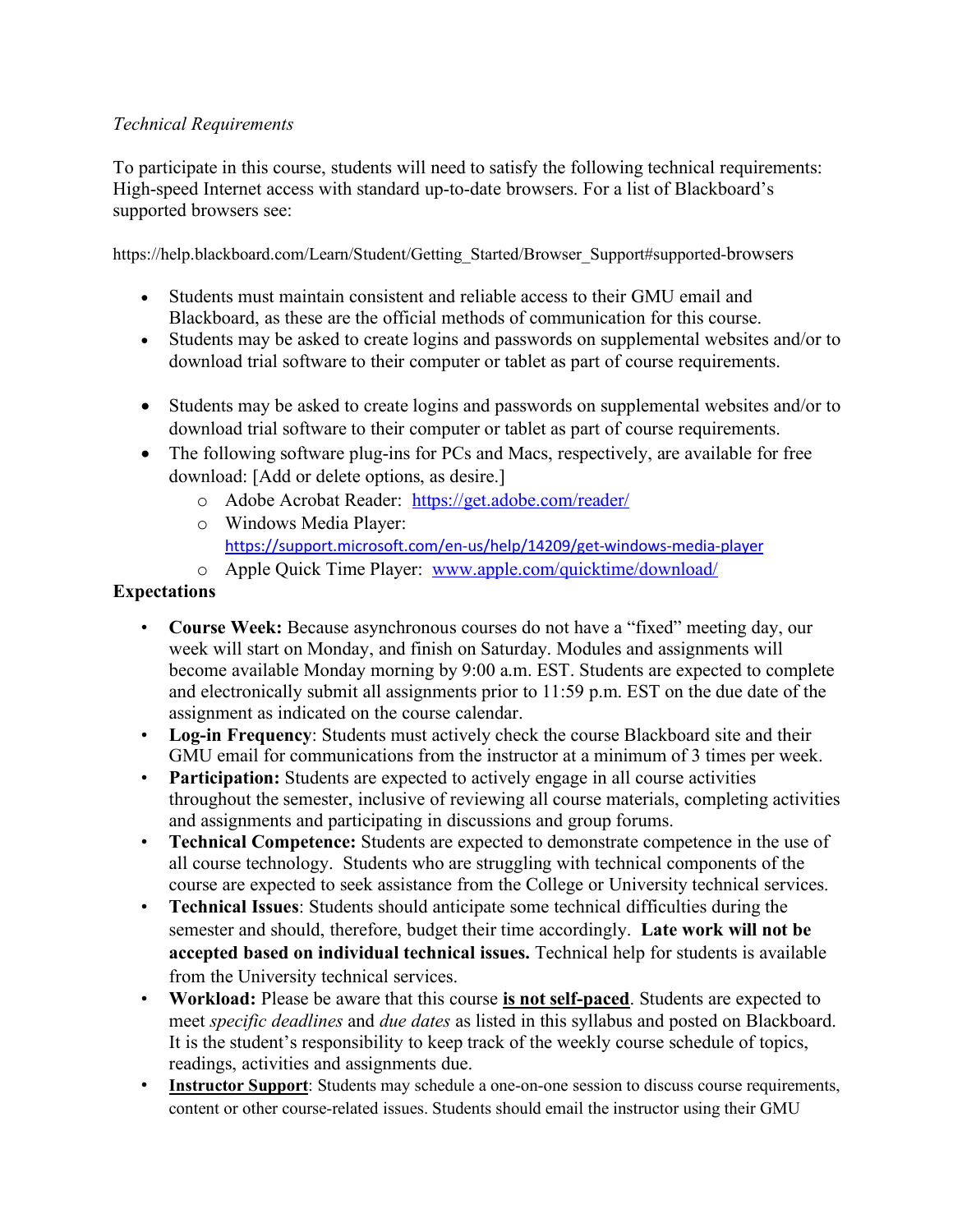account only, with suggested dates/times and the phone number you wish to use. (Emailed messages will be responded to as soon as possible within 48 hours during the week, or 72 hours on weekends and holidays.)

- **Netiquette:** The course environment is a collaborative space. Experience shows that even an innocent remark typed in the online environment can be misconstrued. Please reread your responses carefully before posting them, so others do not consider them as personal offenses. *Be positive in your approach with others and diplomatic in selecting your words*. Remember that you are not competing with classmates but sharing information and learning from others. "Netiquette" includes, but is not limited to the following courtesies within culturally competent communication guidelines: *Comment, question, or critique an idea but do not attack an individual; you can disagree respectfully***;** *All opinions and experiences, no matter how different they may be perceived, must be respected in the spirit of tolerance and academic discourse; Watch sarcasm or jokes - it doesn't always translate well online. No profane or offensive language is to be used in discussions or assignments.*
- **Accommodations:** Online learners who require effective accommodations to ensure accessibility must be registered with George Mason University Disability Services.

## **Learner Outcomes or Objectives**

This course is designed to enable students to do the following:

- Discuss factors, concepts and themes associated with vulnerability and resiliency in communities at-risk.
- Evaluate and assess personal frames of reference relative to cultural competency and interactions with populations and communities at-risk.
- Understand the structure/process in developing an intervention program for vulnerable groups.
- Identify a specific vulnerable population and demonstrate an understanding of program analysis through the development of an intervention proposal supportive of that vulnerable population.

#### **Professional Standards**

(Not applicable)

# **Required Texts**

No required text. Assigned readings will be posted within modules. Course Reference: Shi, l. & Stevens, G. (2010). Vulnerable Populations in the United States. San Francisco, CA. Jossey-Bass.

## **Course Performance Evaluation**

Students are expected to submit all assignments on time as outlined by the instructor (e.g., Blackboard, Tk20). **Coursework is presented in a sequential manner, thus**, **assignments, discussion boards, projects, activities, Intervention Proposal, and exams will not reopen or be accepted after the due date.**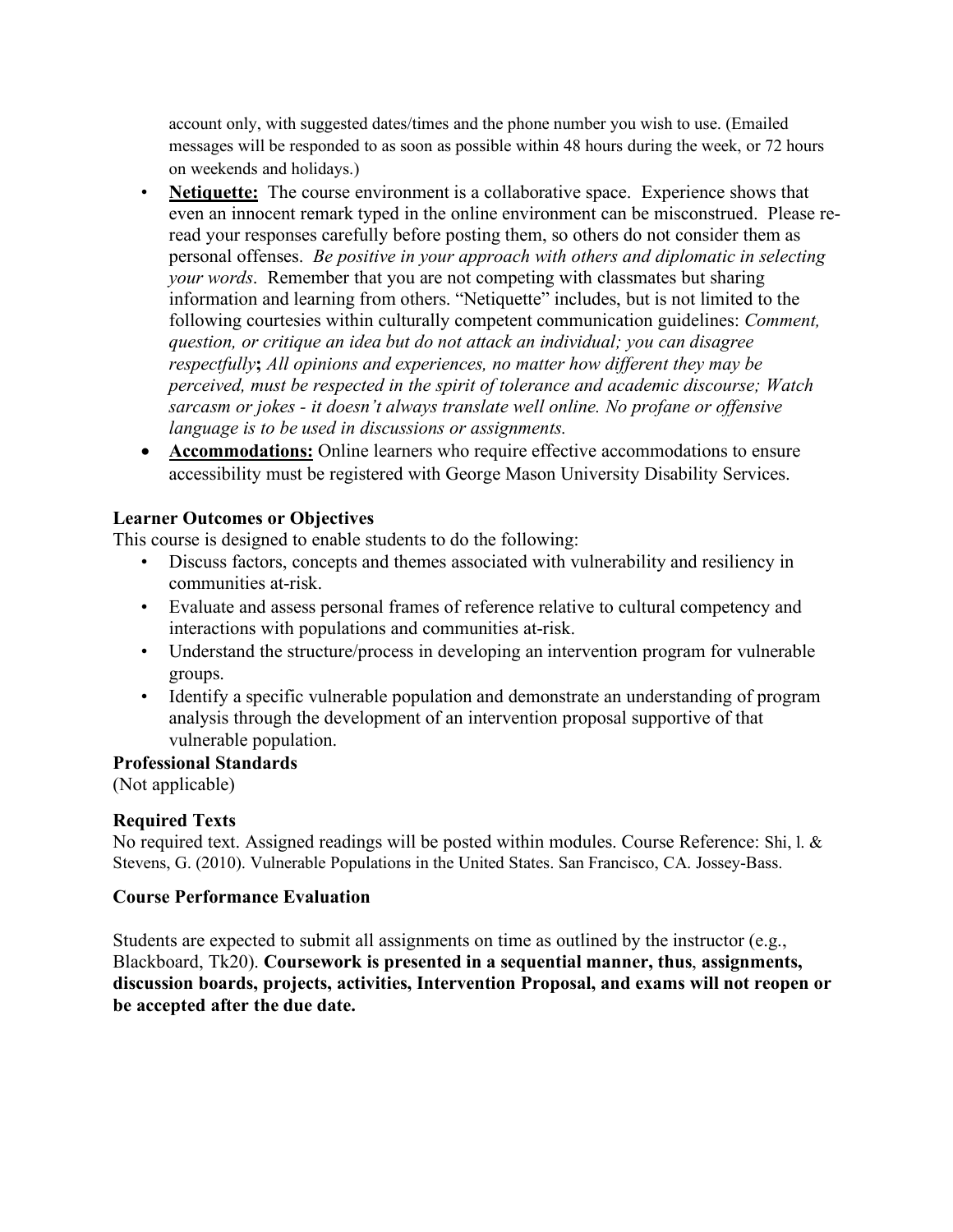### **Course Assignments/Examinations**

Note: The coronavirus pandemic certainly adds to the discussion of vulnerable populations for this class. As we all grapple with establishing new patterns of responsible behavior, the course assignments may also be adjusted against the ongoing impact and response to this crisis.

- **Discussion Board Forums**: Discussion prompts will be based on the lecture notes, assigned readings or other related material. It will include peer critique and decision making on current issues. Each student is expected to post a comment in each discussion forum, and in each forum she/he has to reply to another student's posting. Postings are worth 2-5 points for a total of **30 points which will represent class participation**. **These individual assignments carry a significant collective grade point value.** Discussion prompts will be posted on Monday. Individual responses to prompts will be due by Thursday of that same week by 11:59 EST. Peer responses to prompts or peer review of assignments will be due by Saturday 11:59 EST unless otherwise indicated.
- **Individual Project:** Students will complete one individual project with guidelines provided by the instructor. Project details will be posted in the designated module on Blackboard.
- **Intervention Proposal (IP)** This major project will involve students' selecting and analyzing a community-based program serving vulnerable populations in order to identify a gap/need in current services**,** mindful that Covid-19 has altered the administration and budgets of many existing programs. Upon approval, students will propose a solution (intervention) to address that need and develop a *do-able Intervention Plan of Action Proposal (IP).* A short abstract summary of your **IP,** which is a component of the final proposal, will also be submitted separately for peer review. Complete details for this process will be provided throughout the semester.
- **Article Review and Commentary:** Students will review two-three journal articles or studies relative to current issues facing vulnerable populations.
- **Final Assessment:** Students will complete a final assessment paper.

## **Course Grading:**

Assignments are assigned a raw point value which will be added for a cumulative score. That score will be aligned to the University' grading

| scale as indicated.          |                        |
|------------------------------|------------------------|
| <b>Assignment</b>            | <b>Raw Point Value</b> |
| <b>Intervention Proposal</b> | 30                     |
| Forum Discussion Prompts     | 30                     |
| <b>Individual Project</b>    | 10                     |
| <b>Article Reviews</b>       | 20                     |
| Final Assessment Paper       | 10                     |
| Total                        |                        |

| <b>Grading Scale</b> |                        |
|----------------------|------------------------|
| $A+ = 97-100$        | $C_{\rm{+}} = 77 - 79$ |
| $A = 94-96$          | $C = 74-76$            |
| $A = 90-93$          | $C = 70-73$            |
| $B+ = 87-89$         | $D = 60-69$            |
| $B = 84 - 86$        | $F = 0.59$             |
| $B = 80 - 83$        |                        |

## **Professional Dispositions**

See https://cehd.gmu.edu/students/polices-procedures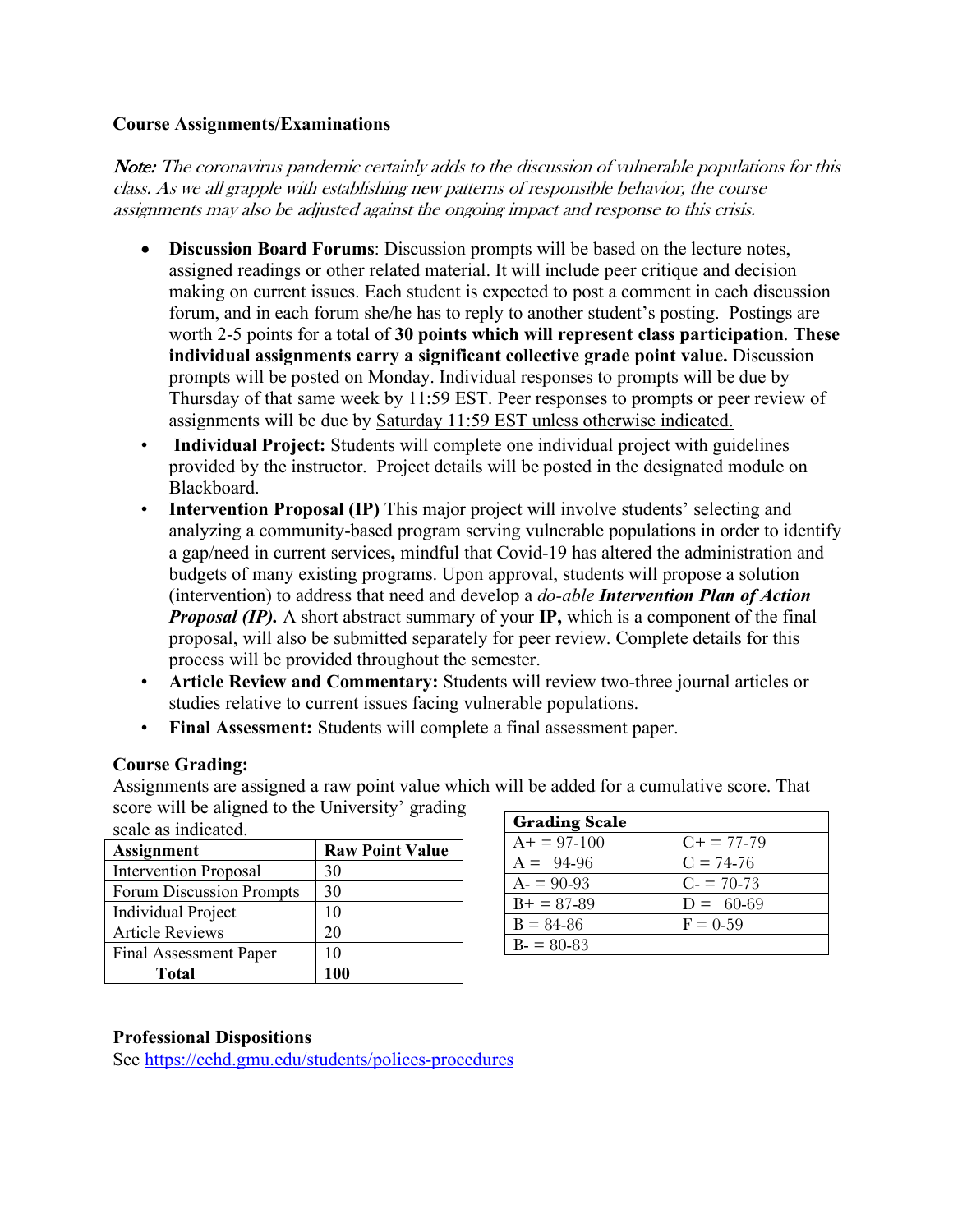# **Class Schedule HEAL 350 – FALL 2020 August 24, 2020 – December 11, 2020**

Note: Faculty reserves the right to alter the schedule as necessary, with notification to students.

|                 | <b>WEEK</b>    | <b>DATE</b>   | <b>DISCUSSION</b>   | <b>ASSIGNMENTS/READING</b>                                                         |
|-----------------|----------------|---------------|---------------------|------------------------------------------------------------------------------------|
| <b>Overview</b> | $\mathbf{1}$   | August 24     | <b>Introduction</b> | Course/Assignment Overview<br><b>Questionnaire due August 29</b>                   |
|                 | $\overline{2}$ | August 31     |                     | Lecture: Concepts                                                                  |
|                 |                |               |                     | <b>Discussion 1 due: Initial post 9/3</b>                                          |
|                 |                |               |                     | Peer Response 9/5                                                                  |
| <b>MODULE</b>   | $\overline{3}$ | September 7   | <b>Vulnerable</b>   | Lecture: Determinants of Health                                                    |
| #1              |                |               | <b>Populations</b>  | <b>Article Reading: Complexity of Identity</b>                                     |
|                 |                |               |                     | <b>Discussion 2 due: Initial post 9/10</b>                                         |
|                 |                |               |                     | Peer response 9/12                                                                 |
|                 | $\overline{4}$ | September 14  |                     | Lecture: Planning for Interventions                                                |
|                 |                |               |                     | <b>Article Reading: Cultural Competence</b>                                        |
|                 |                |               |                     | and <b>Activity</b>                                                                |
|                 |                |               |                     | Begin Intervention Proposal (IP) draft                                             |
|                 | 5              | September 21  |                     | <b>Complexity Article Response; Due 9/19</b><br>Article Readings: The Pandemic and |
|                 |                |               |                     | Vulnerable Populations; Discussion 3:                                              |
|                 |                |               |                     | Initial post 9/24, Peer response 9/26                                              |
| <b>MODULE</b>   | 6              | September 28  | Project             | <b>Lecture:</b> Generational Considerations                                        |
| #2              |                |               | Development         | Project: Begin Interview with an Elder                                             |
|                 |                |               |                     |                                                                                    |
|                 | $\overline{7}$ | October 5     |                     | IP draft: Due 10/10                                                                |
|                 |                |               |                     | <b>Discussion 4: Initial post 10/8</b>                                             |
|                 |                |               |                     | Peer response 10/10                                                                |
|                 | 8              | October 12    |                     | <b>Elder Interview Due 10/17</b>                                                   |
| <b>MODULE</b>   | 9              | October 19    | <b>Task Force</b>   | Lecture: Healthy People 2020;                                                      |
| #3              |                |               | Forum               | <b>Reading:</b> Leading Health Indicators                                          |
|                 |                |               |                     | <b>LHI Assessment Review due 10/24</b>                                             |
|                 | 10             | October 26    |                     | Discussion 5: Initial post 10/29                                                   |
|                 |                |               |                     | Peer response 10/31                                                                |
| <b>MODULE</b>   | 11             | November 2    | <b>Intervention</b> | Lecture: Resiliency/Community                                                      |
| #4              |                |               | Proposal (IP)       | Partnerships                                                                       |
|                 | 12             | November 9    |                     | Final IP due 11/12                                                                 |
|                 | 13             | November 16   |                     | <b>Post Final Abstract Summary by</b>                                              |
|                 |                |               |                     | $11/19$ ; Peer responses (2) due $11/21$                                           |
|                 | 14             | November 23   | Thanksgiving        |                                                                                    |
|                 |                |               | Holiday Break       | Enjoy!                                                                             |
|                 | 15/16          | November 30 - |                     | <b>Closing Thoughts/Final Assessment</b>                                           |
|                 |                | December 7    |                     | due 12/5                                                                           |